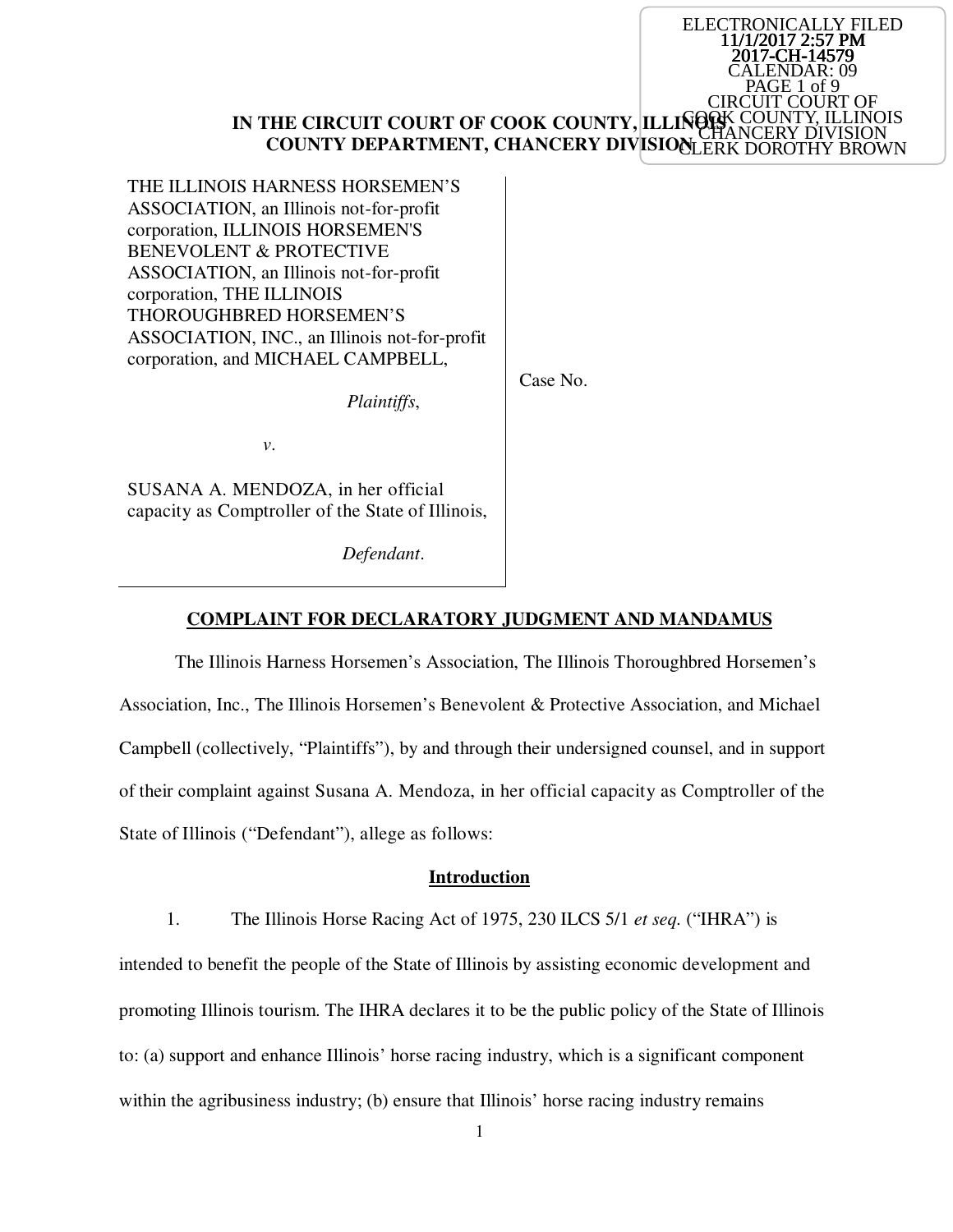competitive with neighboring states; (c) stimulate growth within Illinois' horse racing industry, thereby encouraging new investment and development to produce additional tax revenues and to create additional jobs; (d) promote the further growth of tourism; (e) encourage the breeding of thoroughbred and standardbred horses in this State; and (f) ensure that public confidence and trust in the credibility and integrity of racing operations and the regulatory process is maintained.

ELECTRONICALLY FILED<br>11/1/2017 2-57 PM ELECTRONICALLY FILED<br>11/1/2017 2:57 PM<br>2017-CH-14579 2017-CH-14579 PAGE 2 of 9

 $\overline{a}$ 

2. As set forth below, the IHRA permits certain wagering facilities to receive certain certified amounts from the purse accounts<sup>1</sup> at the race track with which the wagering facility is affiliated. The State of Illinois is then required to replenish into the purse accounts the certified amounts transferred to the eligible wagering facilities. For the past 14 years, however, the State of Illinois has failed to replenish these purse accounts as required under the IHRA. This complaint seeks a declaration that Defendant is required annually to pay these certified amounts for payment into the purse accounts, and a writ of mandamus requiring such.

## **The Parties**

3. Plaintiff The Illinois Harness Horsemen's Association is a not-for-profit corporation intended to preserve, promote and maintain harness racing in the State of Illinois. The Illinois Harness Horsemen's Association is the legally recognized bargaining agent for harness (also known as standardbred) horsemen. It represents the owners, breeders, trainers, drivers and caretakers of standardbred horses in all matters before the Illinois Racing Board ("Board").

<sup>&</sup>lt;sup>1</sup> Purse accounts hold the money allocated for the Horsemen's "purses," *i.e.*, the money won by the owner of any competitor in a race.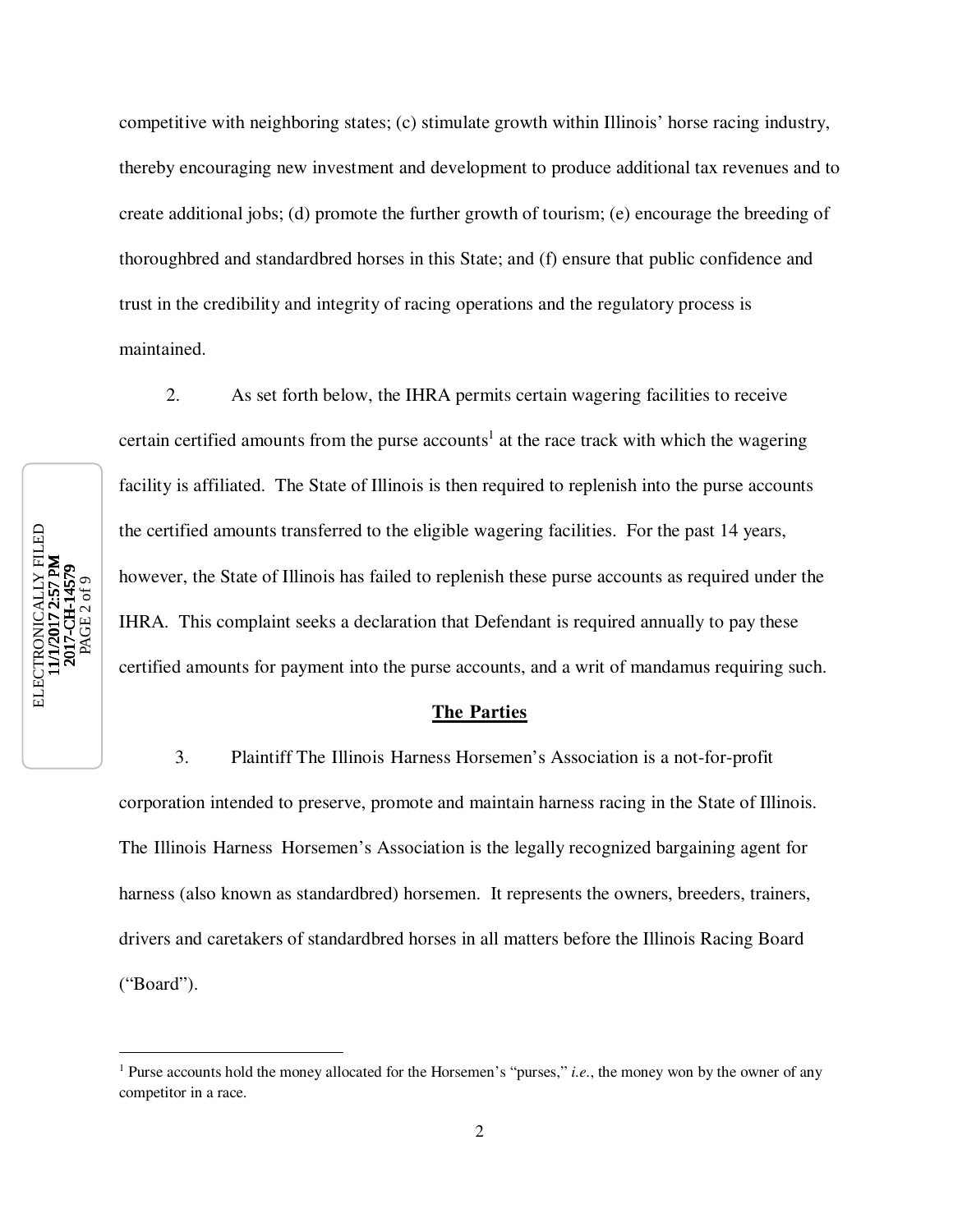4. Plaintiff the Illinois Thoroughbred Horsemen's Association, Inc. is a not-forprofit Illinois corporation representing Illinois thoroughbred horsemen. The Illinois Thoroughbred Horsemen's Association, Inc. is the legally recognized bargaining agent for thoroughbred horsemen. It is constituted by law to represent owners and trainers of thoroughbred horses vis-à-vis the Board and the Illinois tracks at which they race (negotiating the equitable share of simulcast revenues, overall track safety, sanitation, security and other issues).

5. Plaintiff The Illinois Horsemen's Benevolent & Protective Association is an organization that represents horse owners and trainers in negotiating with race tracks regarding purse structure, equitable share of simulcast revenues, overall track safety, sanitation, security, and other issues.

6. The Plaintiff associations have "associational standing" in this action on behalf of their members because (1) their members have and continue to suffer direct economic injury by lowered purse accounts for horse races in Illinois, which adversely affect participants in each Illinois horse race (the top five winning participants receive a portion of the purse for each race); (2) the interests the Plaintiffs seek to protect are germane to their purpose, which is to represent horse racing owners, trainers, etc., and to promote and advocate for its members; and (3) the relief requested does not require the participation of individual members in the lawsuit. *See Int'l Union of Operating Engr's, Local 148 v. Ill. Dept. of Empl. Sec.*, 215 Ill. 2d 37, 47 (2004).

7. Plaintiff Michael Campbell is a licensed Illinois horse owner and trainer, and has been at all times relevant herein.

ELECTRONICALLY FILED<br>11/1/2017 2-57 PM ELECTRONICALLY FILED<br>11/1/2017 2:57 PM<br>2017-CH-14579 2017-CH-14579 PAGE 3 of 9

```
3
```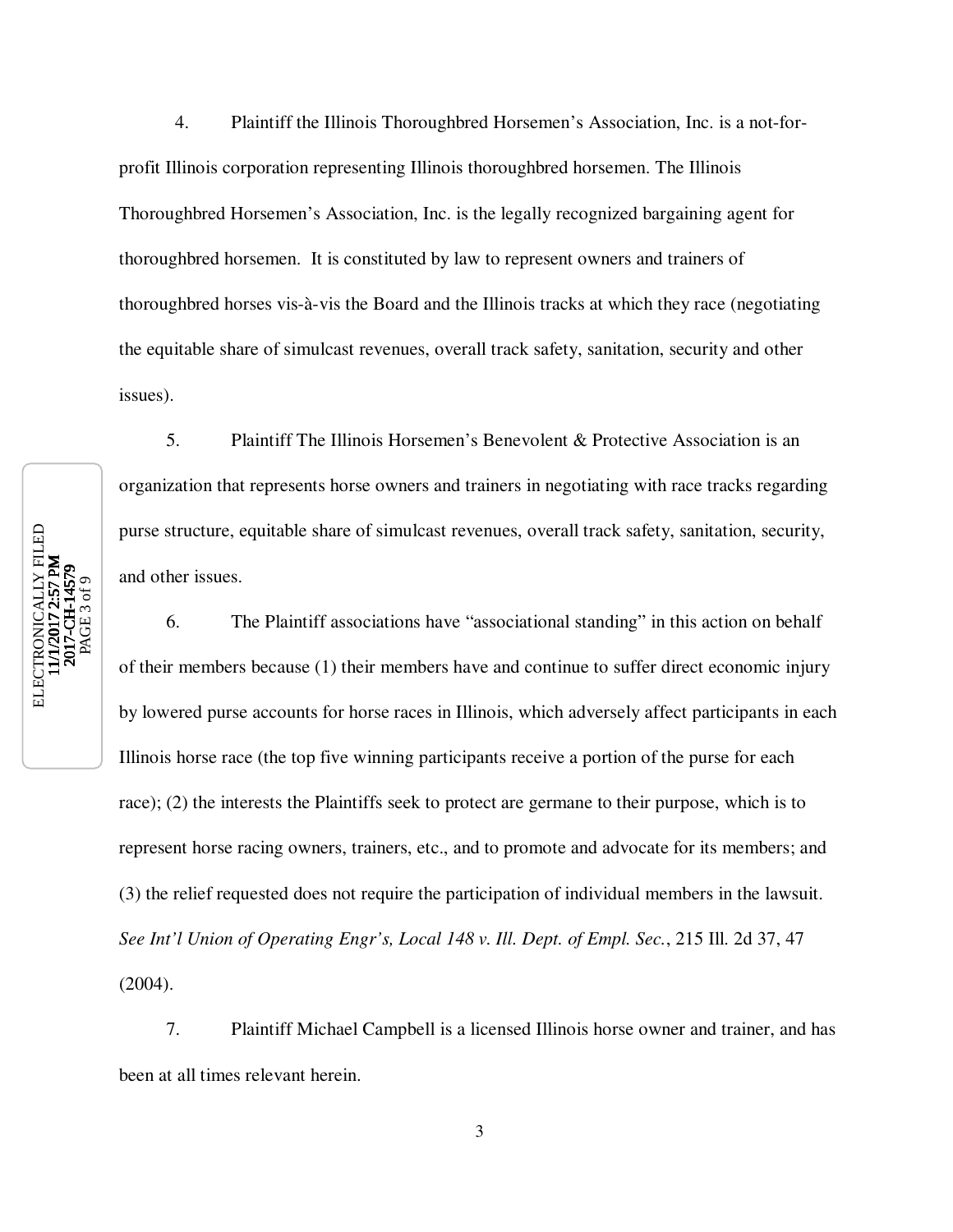8. Defendant Susana A. Mendoza is the Comptroller of the State of Illinois. The Comptroller has offices in Chicago and Springfield. The Local Government Division of the Comptroller works with local governments throughout the State of Illinois, including local governments in Cook County. The Comptroller of the State of Illinois is the chief fiscal control officer for the State and has the power to order all payments into and out of the funds held by the State Treasurer. Defendant Mendoza maintains a registered agent for the purposes of service of process at 100 W. Randolph, Suite 15-500, Chicago, Illinois 60601.

### **Jurisdiction and Venue**

9. The Court has personal jurisdiction over Defendant because she is a state official for the State of Illinois.

10. The Court has jurisdiction over the parties and this action because all parties are Illinois residents or citizens; the action involves the transaction of business within this State, the making or performance of any agreement or promise substantially connected with this State, and/or the acquisition of ownership, possession or control of any asset or thing of value within this State; the Defendants are granted powers to act as fiduciaries in this State; and/or because the Plaintiffs are Illinois corporations doing business within this State.

11. This court has subject matter jurisdiction for violations of the Illinois Constitution and violation of Illinois statutes.

12. Venue is proper in Cook County, Illinois because Plaintiff the Illinois Thoroughbred Horsemen's Association, Inc. is headquartered in Cook County, and the majority of its members are doing business – horse racing – in Cook County, and Cook County is the county where the transactions or some part thereof occurred out of which the cause of action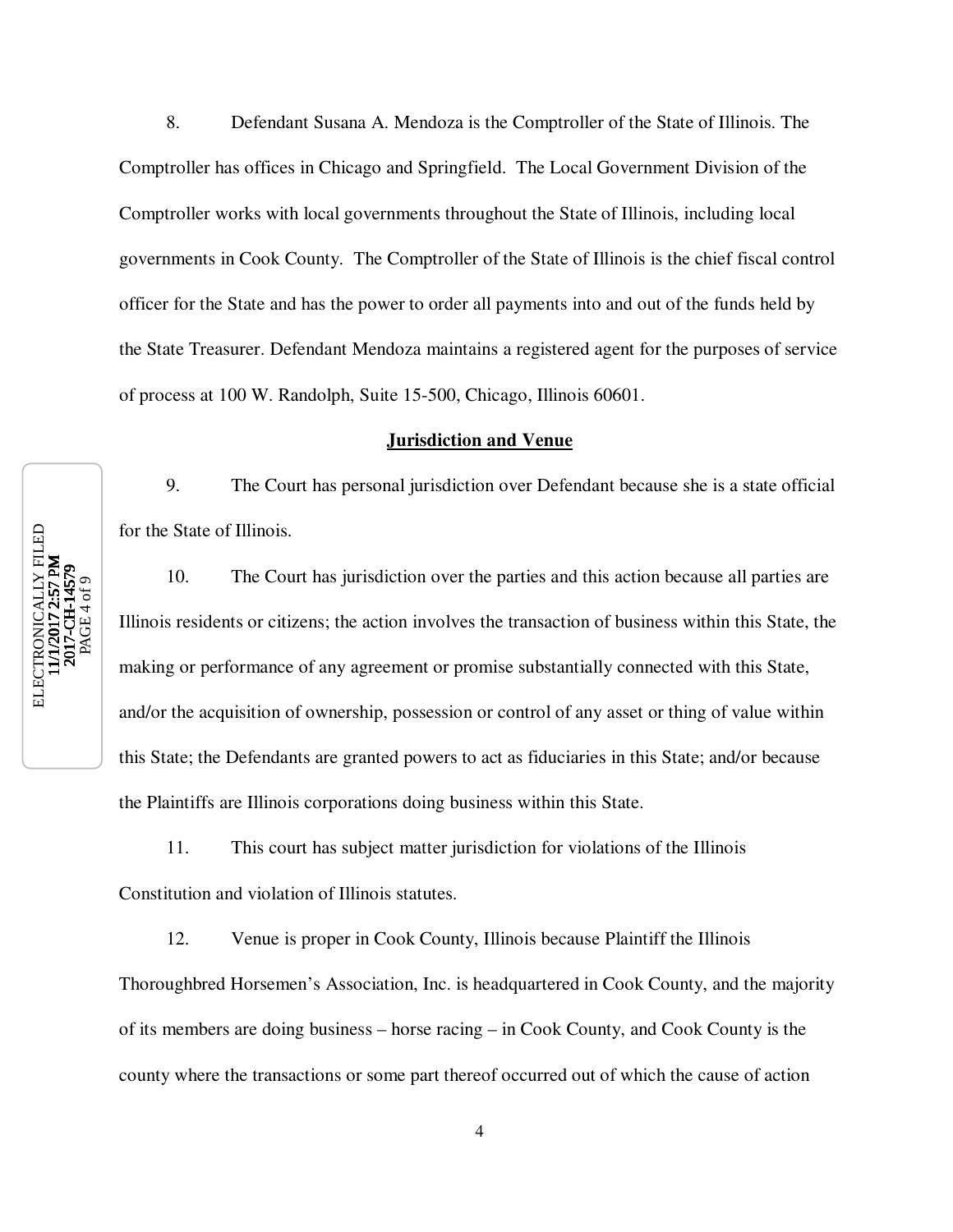arose. In addition, Defendant Comptroller Susana A. Mendoza has a main office in Cook

County.

# **Factual Allegations**

13. The IHRA permits certain wagering facilities to receive certain specified amounts

from the purse accounts at the race track with which the wagering facility is affiliated:

[I]n the event that the total Illinois pari-mutuel handle on Illinois horse races at all wagering facilities in any calendar year is less than 75% of the total Illinois pari-mutuel handle on Illinois horse races at all such wagering facilities for calendar year 1994, then each wagering facility … shall be permitted to receive, from any amount otherwise payable to the purse account at the race track with which the wagering facility is affiliated in the succeeding calendar year, an amount equal to 2% of the differential in total Illinois pari-mutuel handle on Illinois horse races at the wagering facility between that calendar year in question and 1994[.]

230 ILCS 5/26(g)(13).

14. The IHRA further provides that such wagering facilities are not entitled to any such payment until the Board certifies in writing to the wagering facility the amount to which the wagering facility is entitled and a schedule for payment of the amount to the wagering facility, based on, *inter alia*, "the need to ensure reasonable purse levels during the payment period." *Id*.

15. After the certified amounts are transferred to the eligible racing facilities, the IHRA requires the General Assembly to replenish that same certified amount into the purse accounts. Pursuant to section  $26(g)(13)$  of the IHRA, the General Assembly is statutorily mandated to appropriate funds from the General Revenue Fund for payment into the thoroughbred and standardbred horse racing purse accounts at Illinois pari-mutuel tracks:

> Annually, the General Assembly *shall* appropriate sufficient funds from the General Revenue Fund to the Department of Agriculture

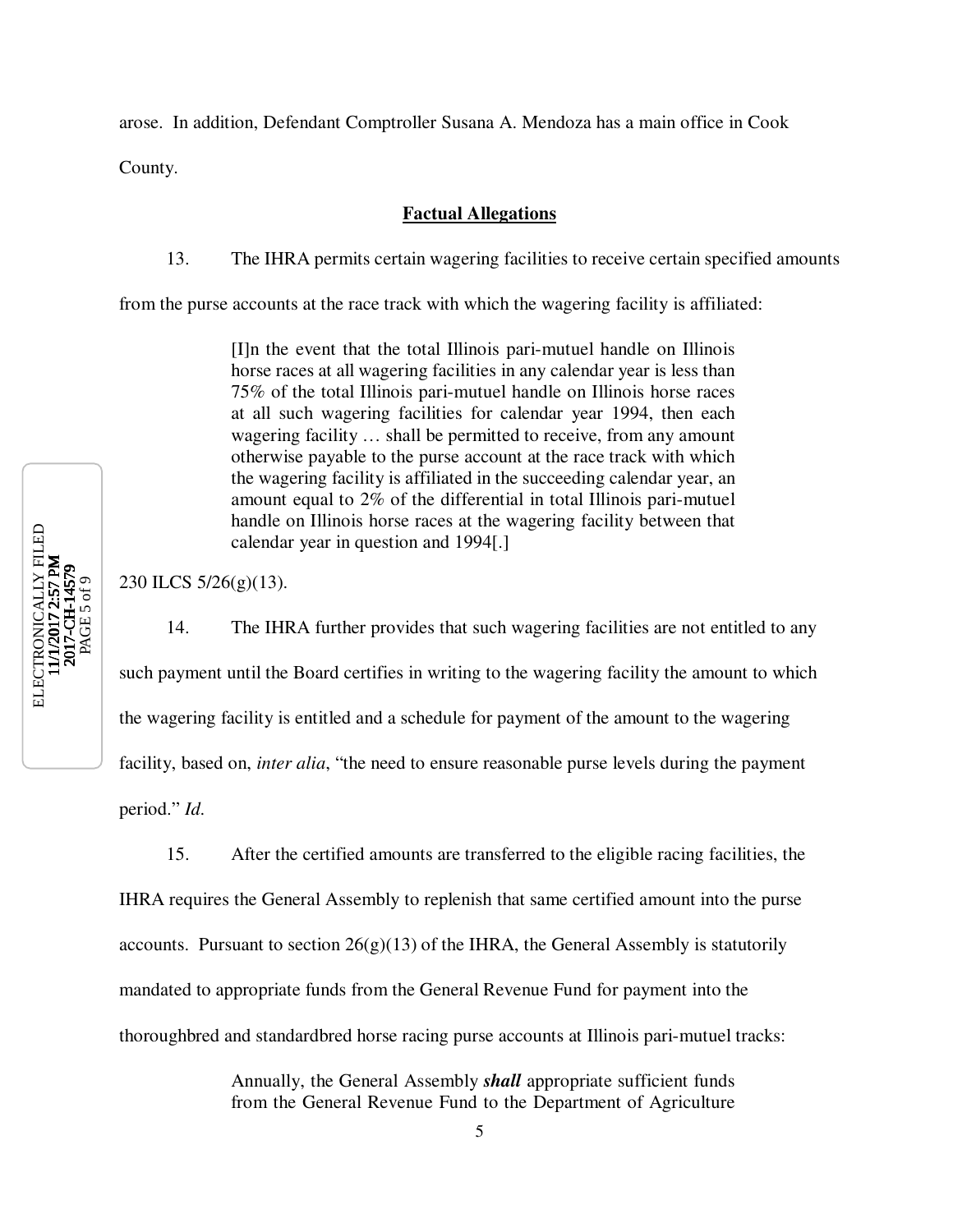for payment into the thoroughbred and standardbred horse racing purse accounts at Illinois pari-mutuel tracks. The amount paid to each purse account *shall* be the amount certified by the Illinois Racing Board in January to be transferred from each account to each eligible racing facility in accordance with the provisions of this Section.

230 ILCS  $5/26(g)(13)$  (emphasis added).

16. As set forth above, the amount paid to each purse account shall be the amount certified by the Board in January to be transferred from each account to each eligible racing facility. *See id*.

17. Despite the mandate set forth in the IHRA, the General Assembly has not

replenished the purse accounts for the amounts certified by the Board in over 14 years.

Specifically, the Comptroller has not paid the certified amounts from the General Revenue Fund

to the Department of Agriculture for payment into the purse accounts.

18. For example, on January 24, 2017, the Board certified the following amounts to

be transferred to the following wagering facilities from their purse accounts:

| • Arlington Park                | \$4,433,309  |
|---------------------------------|--------------|
| • Hawthorne (Thoroughbred)      | \$2,608,878  |
| • Hawthorne (Standardbred)      | \$2,105,636  |
| • Fairmount Park (Thoroughbred) | \$1,828,667  |
| • Fairmount Park (Colt Fund)    | 43,757       |
|                                 | \$11,020,347 |

19. However, the General Assembly never appropriated the above amounts from the General Revenue Fund for payment into the purse accounts, and/or the Defendant failed to order payment of these funds, despite being statutorily required to do so.

20. As a result, the purse accounts and purses are lower than they would otherwise be, resulting in lower valued monetary prizes to Plaintiffs' members and the individual plaintiff.

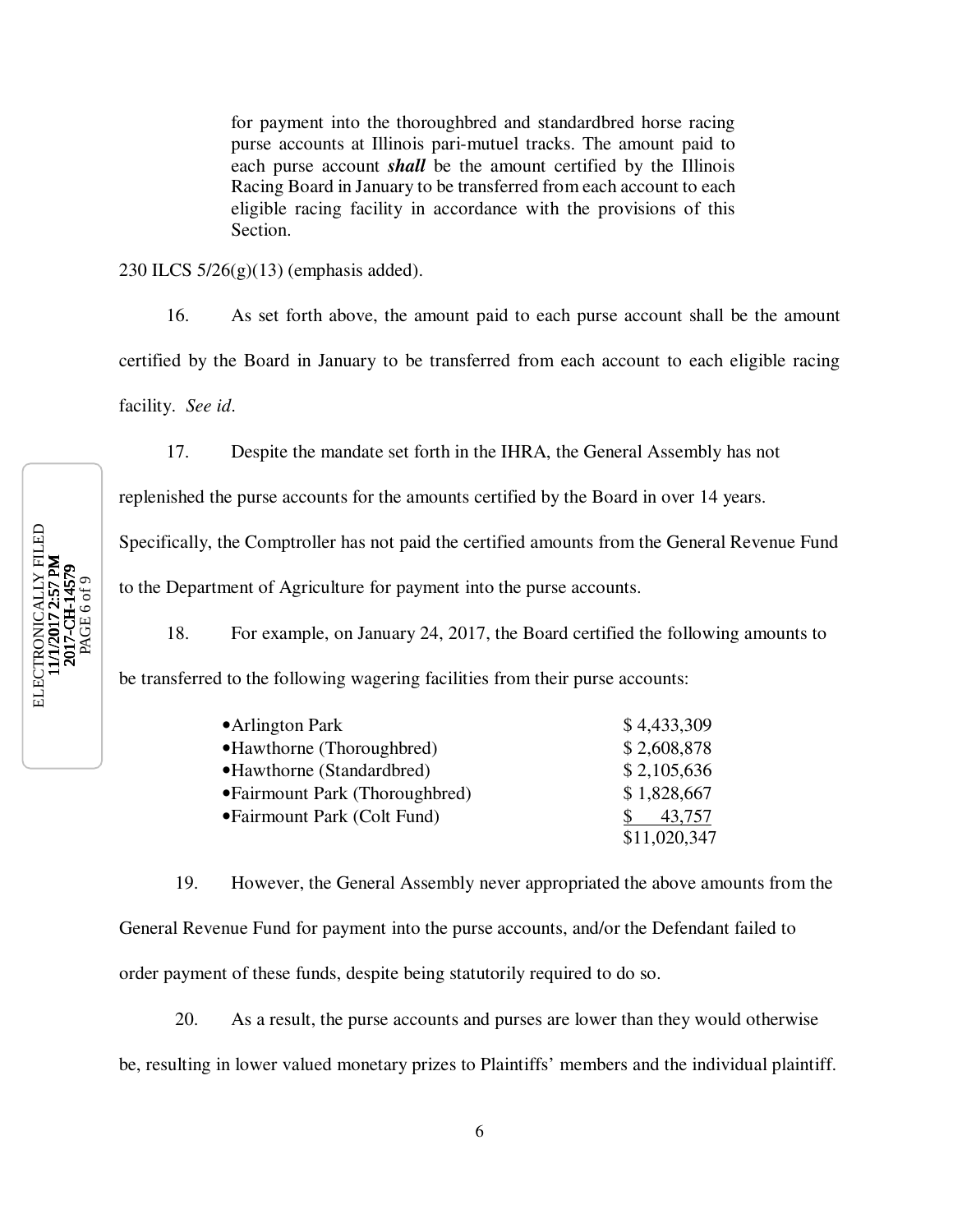21. The General Assembly's failure to appropriate these funds, and/or the Defendant's failure to order payment of these funds, is both illegal and in express violation of the IHRA.

# **Count I Declaratory Judgment**

22. Plaintiffs re-allege paragraphs 1 through 21 as if fully set forth herein.

23. There exists an actual, immediate, and justiciable dispute between the Plaintiffs, on the one hand, and the Defendant, on the other hand, as required under 735 ILCS 5/2-701.

24. Pursuant to 735 ILCS 5/2-701, the Court may, in cases of actual controversy, make binding declarations of rights, having the force of final judgments, whether or not any consequential relief is or could be claimed, including the determination, at the instance of anyone interested in the controversy, of the construction of any statute, and a declaration of the rights of the parties interested.

25. Because the statute provides that the General Assembly *shall* appropriate the monies each year, separate annual appropriations are not required under the appropriations doctrine of the Illinois Constitution.

WHEREFORE, Plaintiffs respectfully pray that this Court:

A. Enter judgment declaring that Defendant Mendoza is required annually under the IHRA to order payment of sufficient funds from the General Revenue Fund for payment into the thoroughbred and standardbred horse racing purse accounts at Illinois pari-mutuel tracks.

B. Enter judgment declaring that Defendant Mendoza is required under the IHRA to replenish the purse accounts for the any and all amounts certified by the Board in January 2018.



7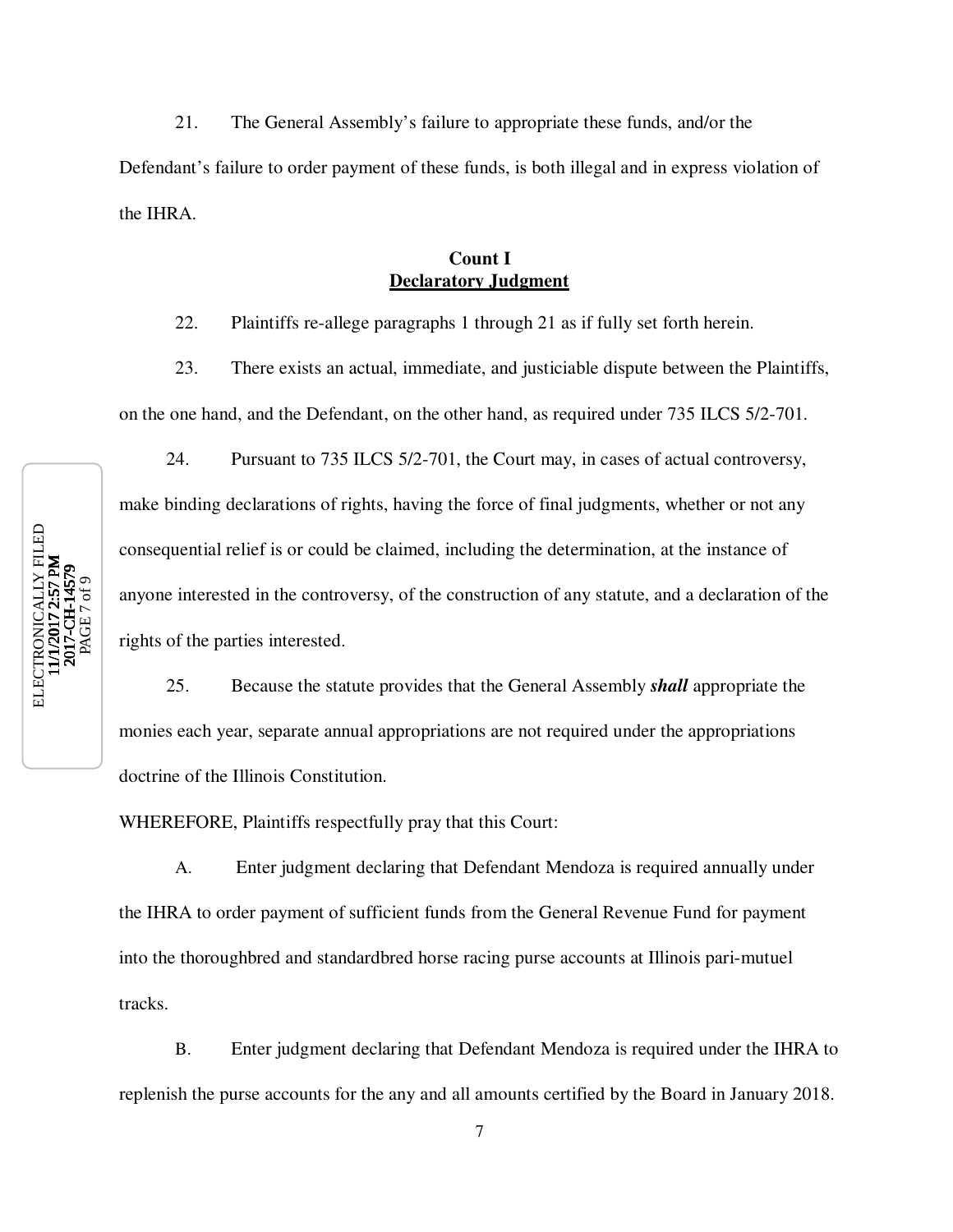C. Enter judgment declaring that Defendant Mendoza's failure to order payment from the General Revenue Fund the amounts certified by the Board for payment into the thoroughbred and standardbred horse racing purse accounts at Illinois pari-mutuel tracks violates the mandate in 230 ILCS  $5/26(g)(13)$ .

D. Grant Plaintiffs such further relief as the Court deems just and proper.

# **Count II Mandamus**

26. Plaintiffs re-allege paragraphs 1 through 21 as if fully set forth herein.

27. The Defendant has a duty to uphold and comply with the requirements of the statutes and other laws enacted by the State of Illinois.

28. Defendant Mendoza has failed or refused to order payment from the General Revenue Fund for payment into the thoroughbred and standardbred horse racing purse accounts at Illinois pari-mutuel tracks, in violation of 230 ILCS  $5/26(g)(13)$ .

29. Because the statute provides that the General Assembly *shall* appropriate the monies each year, separate annual appropriations are not required under the appropriations doctrine of the Illinois Constitution.

30. Defendant's duties are both ministerial and nondiscretionary, and Plaintiffs have a clear right to the performance of such duties. Any demand for the performance of such duties would be futile.

WHEREFORE, Plaintiffs pray that the Court:

A. Issue a writ of mandamus compelling Defendant Susana A. Mendoza, Comptroller of the State of Illinois, to comply with the provisions of 230 ILCS  $5/26(g)(13)$ .

B. Issue a writ of mandamus compelling Defendant Susana A. Mendoza,

ELECTRONICALLY FILED<br>11/1/2017 2-57 PM ELECTRONICALLY FILED<br>11/1/2017 2:57 PM 2017-CH-14579 PAGE 8 of 9

8